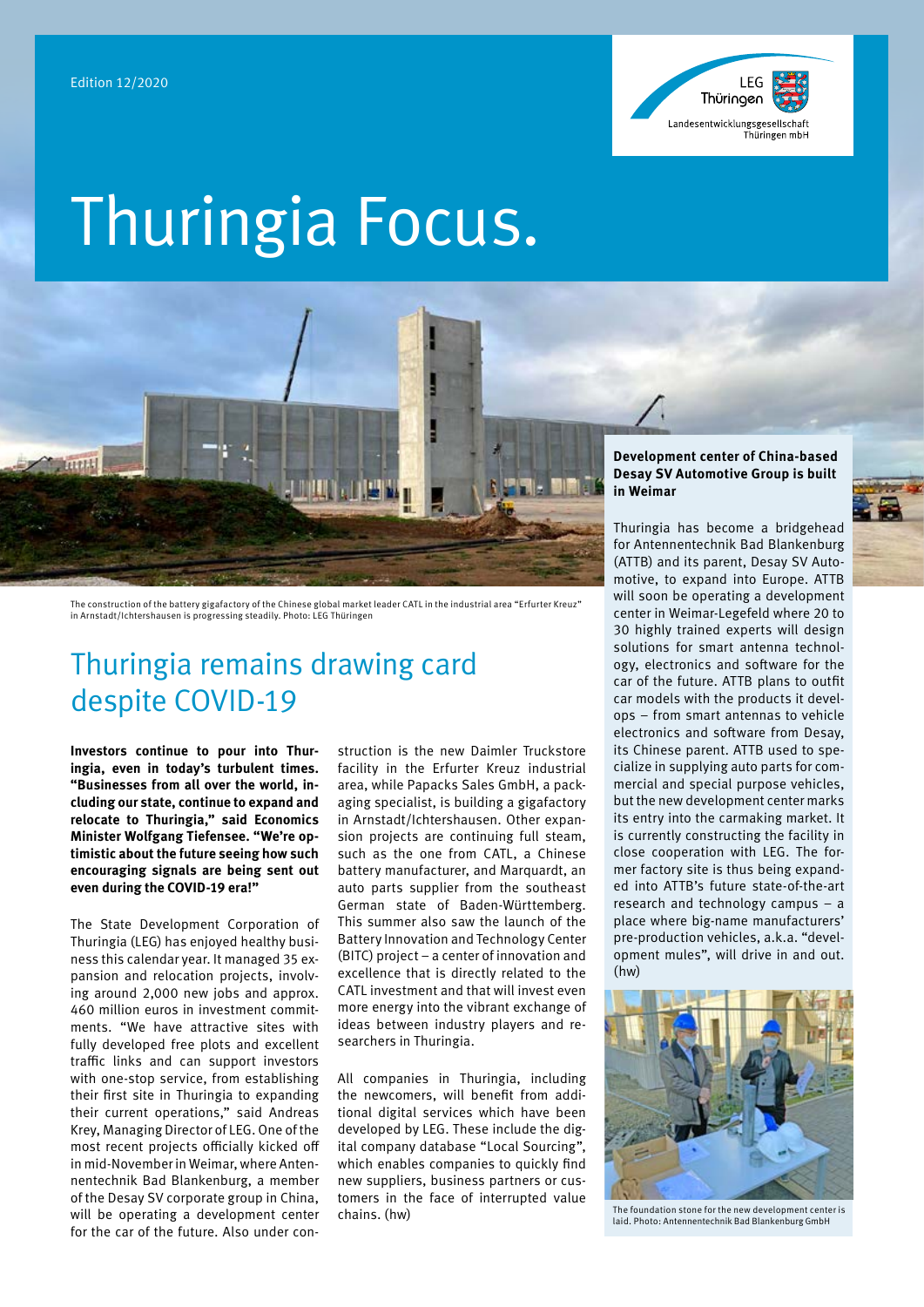### *News*

### **Röchling Group invests 50 million euros in southern Thuringia**

Plastics processor Röchling Medical has set its sights on expansion: The company is investing 50 million euros in a factory building and production equipment in Neuhaus am Rennweg in southern Thuringia, adding around 30 new jobs to its current payroll of 350. Röchling made this move to set up its Medical division for further growth. The specialist develops and manufactures high-quality plastics products for diagnostics, fluid management, pharmaceutical, surgery and interventional applications.

It is now adding a new four-story building on a site measuring 1,850 m² to augment its current 43,000 m² of production and logistics space and to house clean rooms for extrusion blow molding operations. The new facility will meet state-of-the-art standards for automation, sustainability and the Industry 4.0 vision. Commissioning is scheduled for early 2023. (hw)

### **British fiber optic company expands in Erfurt**

Another boost for fast internet: The Emtelle Group is adding microduct production capacity in Erfurt and will soon start making fiber optic cables itself at multimodal business park GVZ Erfurt. Since taking over Moore GmbH in October 2017, the Emtelle Group has completely repositioned the company and generated tremendous growth. It now employs 82 employees here, with more to come.

Emtelle recently purchased 1.7 hectares of land next to its current factory at GVZ Erfurt. The new structure will house a VDE-compliant product test facility and customer training center, production and storage capacity and office and training rooms. According to Emtelle, it will soon be the only manufacturer in Germany to manufacture and combine both of the technological components needed for fast internet under one roof: microducts and fiber optic cables. (hw)

# PAPACKS invests in production of eco-friendly packaging in Arnstadt

**Papacks Sales GmbH has replaced 2.5 million kilograms of plastic – the weight of ten jumbo jets – by making sustainable packaging. The Cologne-based firm will soon be manufacturing in Arnstadt, in central Thuringia: It is creating 20 jobs and investing over ten million euros in the new factory.** 

The topping-out ceremony for "Gigafactory 1" was held in September; founder and Managing Director Tahsin Dag screwed the last screw into the building, which the company claims

will be the largest production facility for molded paper fiber parts in Europe. The Thuringian factory will be a model for future plants, announced the company. Papacks already has facilities in Appingedam (NL), Cologne, Munich, Prague and Frankfurt/Main. Most of its parts are made from eco-friendly molded pulp. Sustainability is the thread running through the company's wide product range, from transport and industrial trays to packaging for food and medical or cosmetic products to refill caps, advent calendars and much, much more. (hw/msh)



Papacks' new location should develop as well as the trees planted at the topping-out ceremony. Photo: Juliane Keith

# Seed specialist will open new production site in Thuringia

**Strong commitment to Thuringia as a place to do business: Hahn & Karl Saatenhandel GmbH from Bad Soden recently built a production, logistics and administrative center in Eisenberg, in eastern Thuringia.** 

The company has invested several million euros and created at least 10 new jobs. The center will be used not only to wholesale agricultural seeds but also to house a new production line for wild bird feed. "We picked Thuringia for its strong region-

al agricultural industry, highly skilled and motivated workforce, Eisenberg's central location in Europe and the close, positive support we received from the state, including LEG," explained Dr. Axel Kaske, Managing Director of Hahn & Karl. In addition to current sales markets such as Thuringia, Saxony and Bavaria, the company hopes to tap markets in Italy, Austria and Northern and Eastern Europe and make greater use of central Germany for seed production. (hw/msh)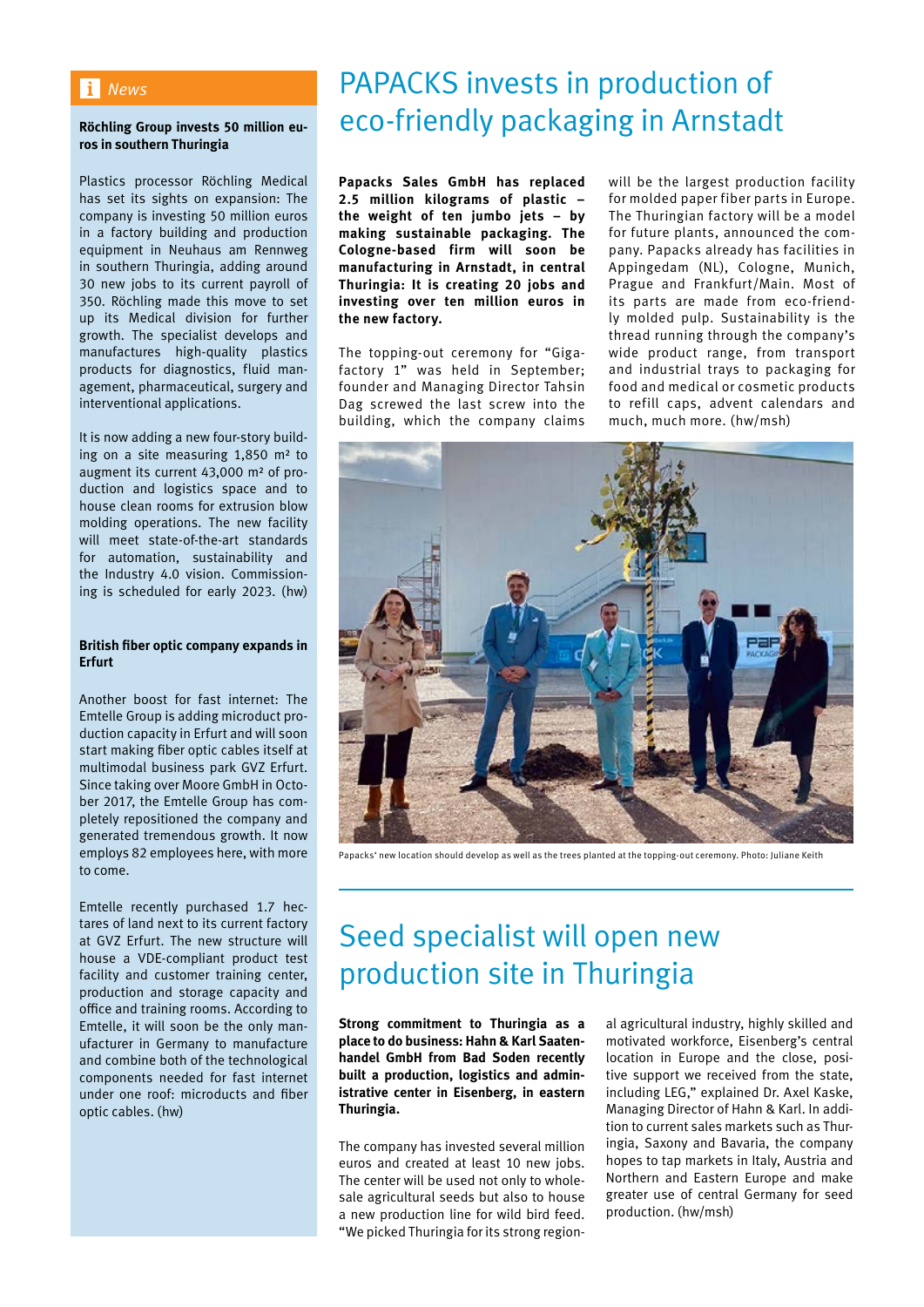# Innovative project extends battery life

**If we want to put millions of electric vehicles on the road, their batteries will need to live longer. That is the mission of BattLife, the initial project of the newly founded Battery Innovation and Technology Center (BITC) at the Erfurter Kreuz industrial area. BITC will be optimizing the energy storage devices and their components and extending their service lives in a digitalized testing center.**

BITC's industry partner is Contemporary Amperex Technology Co. Ltd. (CATL), a Chinese battery manufacturer who leads the global market in the development of lithium-ion batteries for electric vehicles and energy storage. CATL is building its first European factory at Erfurter Kreuz, where it plans to employ up to 2,000 people. BITC will work on BattLife and other projects

in cooperation with CATL, driving Thuringian's ongoing evolution into a center of excellence for battery technology. The Thuringian state government has started emphasizing forward-looking technology transfers; it provided more than 13.5 million euros in funding to build BITC. (hw)



Thuringian Economics Minister Wolfgang Tiefensee, Dr. Roland Weidl, Site Manager at BITC and Jason Chen, General Manager Operations Europe CATL at the symbolic handover of the subsidy cheque. Photo: Fraunhofer

# UV light disinfects ambulances

**Southern Thuringian company BINZ recently launched a groundbreaking innovation to combat deadly pathogens: An LED light system installed in the ambulance's headliner emits UV light that kills 99.99 percent of bacteria, viruses and other germs in just under ten minutes.**

The Ilmenau-based ambulance equipment manufacturer claims that its technology disinfects vehicles more quickly and thoroughly than conventional methods. The light system is activated with

a push of a button while the ambulance waits for its next call. It requires no warming-up period, generates no harmful ozone and has proven to be better and more variable than fluorescent bulbs, according to the Fraunhofer Institute in Ilmenau, which collaborated with BINZ in developing the innovative technology. The partnership between the company and the research institution is an example of the kind of vibrant, fruitful technology transfers that happen in Thuringia. (hw)



Also Thuringia's Minister for Economic Affairs, Wolfgang Tiefensee, already informed himself about the innovative UVC disinfection of BINZ. Photo: BINZ

### *News*

### **Researchers from Thuringia rejoice about 2020 German Future Award**

For their project "EUV Lithography -New Light for the Digital Age", Federal President Frank-Walter Steinmeier awarded the prize for technology and innovation to a team of experts from ZEISS, Semiconductor Manufacturing Technology (SMT) Division, TRUMPF Lasersystems for Semiconductor Manufacturing, and the Fraunhofer Institute for Applied Optics and Precision Engineering IOF in Jena in November. EUV stands for "extremely ultraviolet", i.e. light with an extremely short wavelength. In this and the next decade, this unrivalled key technology will enable the production of far more powerful, energy-efficient and cost-effective microchips than ever before.

"This is an absolutely future-oriented development and the prize is a clear signal for the outstanding scientific and technological achievements that are being made here in Thuringia," said Economics Minister Wolfgang Tiefensee, delightedly.

#### **Jena company provides modern optics in orbit**

When satellites circulate in space, they require mirrors with a wide variety of optical properties. SpaceOptix has exactly the products they need. The eastern Thuringian company, based in Jena, the birthplace of modern optics, worked closely with the nearby Fraunhofer Institute for Applied Optics and Precision Engineering to develop metal lenses that can be tailored to customers' preferences. They come with a broad array of optical features in sizes that range from a few millimeters to half a meter.

"SpaceOptix's success story is a prime example of a productive technology transfer that is rooted in tradition in Thuringia but still able to serve markets of the future," said LEG Department Manager Dr. Arnulf Wulff. Close cooperation between industry and academia is one of the locational advantages that LEG always cites when talking to investors. (hw)